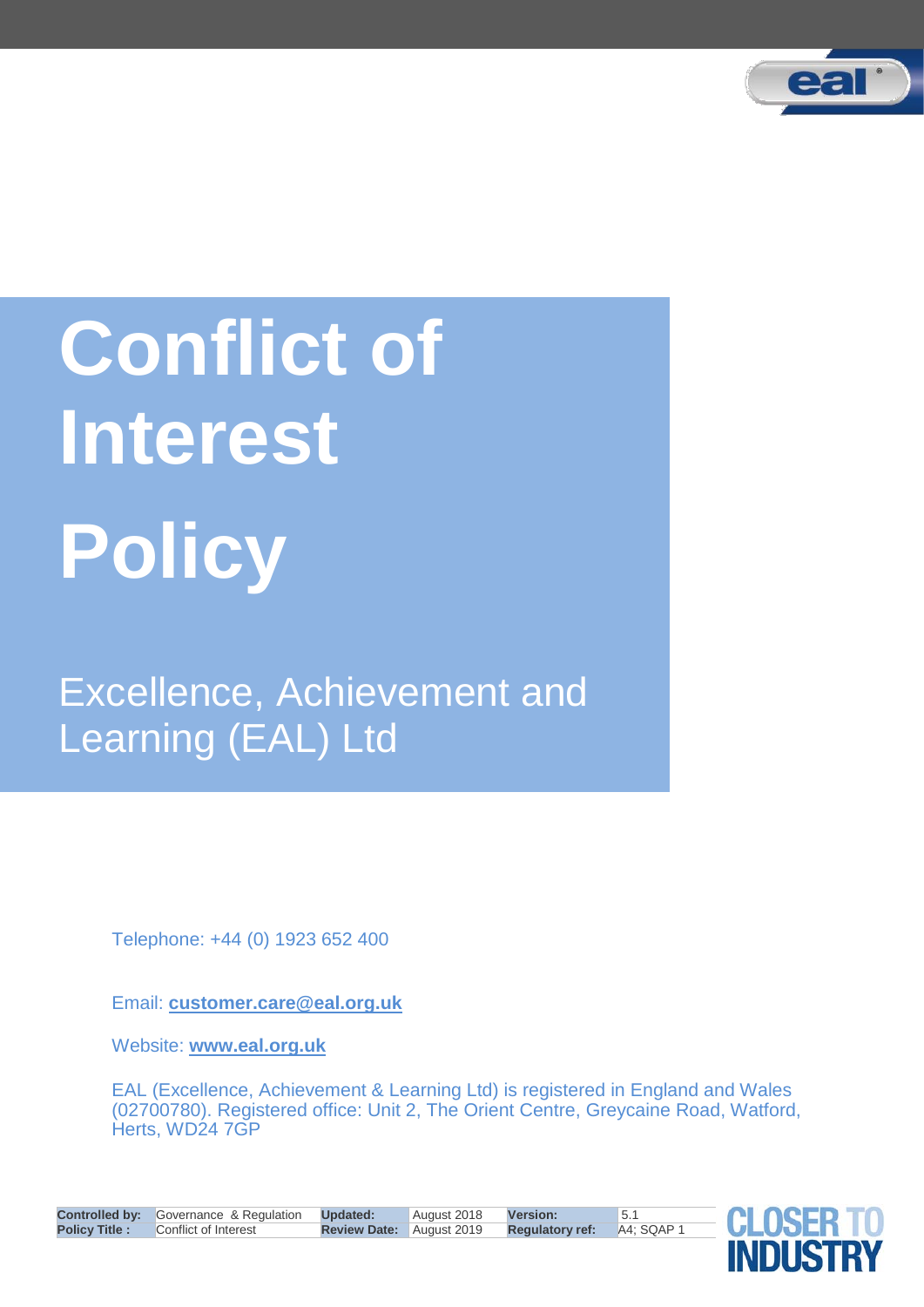## **PURPOSE OF THIS POLICY**

The purpose of this policy is to protect our integrity as a business and the integrity of our qualifications and assessments. It is designed to support stakeholders by providing guidance on handling possible conflicts of interest that may happen as a result of our role as an awarding organisation and end-point assessment organisation (EPAO).

This policy:

- Highlights and illustrates potential situations where conflicts of interest may arise
- Identifies the principles that EAL will adopt in the management of conflicts of interest
- Sets out what actions should be taken by individuals who encounter conflicts of interest
- Sets out how EAL will manage and monitor identified conflicts of interest

As an Awarding Organisation and End Point Assessment Organisation (EPAO), EAL must make every effort to avoid any potential or actual conflict of interest and/or collusion in the delivery of our qualifications and end-point assessment services.

Any actual or perceived conflict of interest will undermine the outcome of an assessment and potentially the credibility of staff. Therefore where a potential conflict emerges EAL will take appropriate action to ensure that the integrity and validity of the qualifications and end-point assessments are not compromised. This may mean, for instance, removing individuals from any involvement in the quality assurance and/or assessment process where a risk of conflict may exist.

## **RESPONSIBILITY**

This policy applies to any person who carries out any role or activity, for or on behalf of, EAL. This includes:

- All EAL staff (also covered by the Semta Group Conflict of Interest policy)
- Directors
- External consultants and contractors (also covered by Semta Group Conflict of Interest policy)
- Third Party providers (recognised centres)

## **OTHER RELEVANT POLICIES**

The following policies are relevant to this policy:

- Centre Recognition Requirements
- Whistleblowing Policy
- Complaints Policy
- Maladministration and Malpractice Policy

## **DEFINITION OF CONFLICT OF INTEREST**

A conflict of interest exists where either EAL or an individual to whom this policy applies has competing interests or loyalties in the same matter.

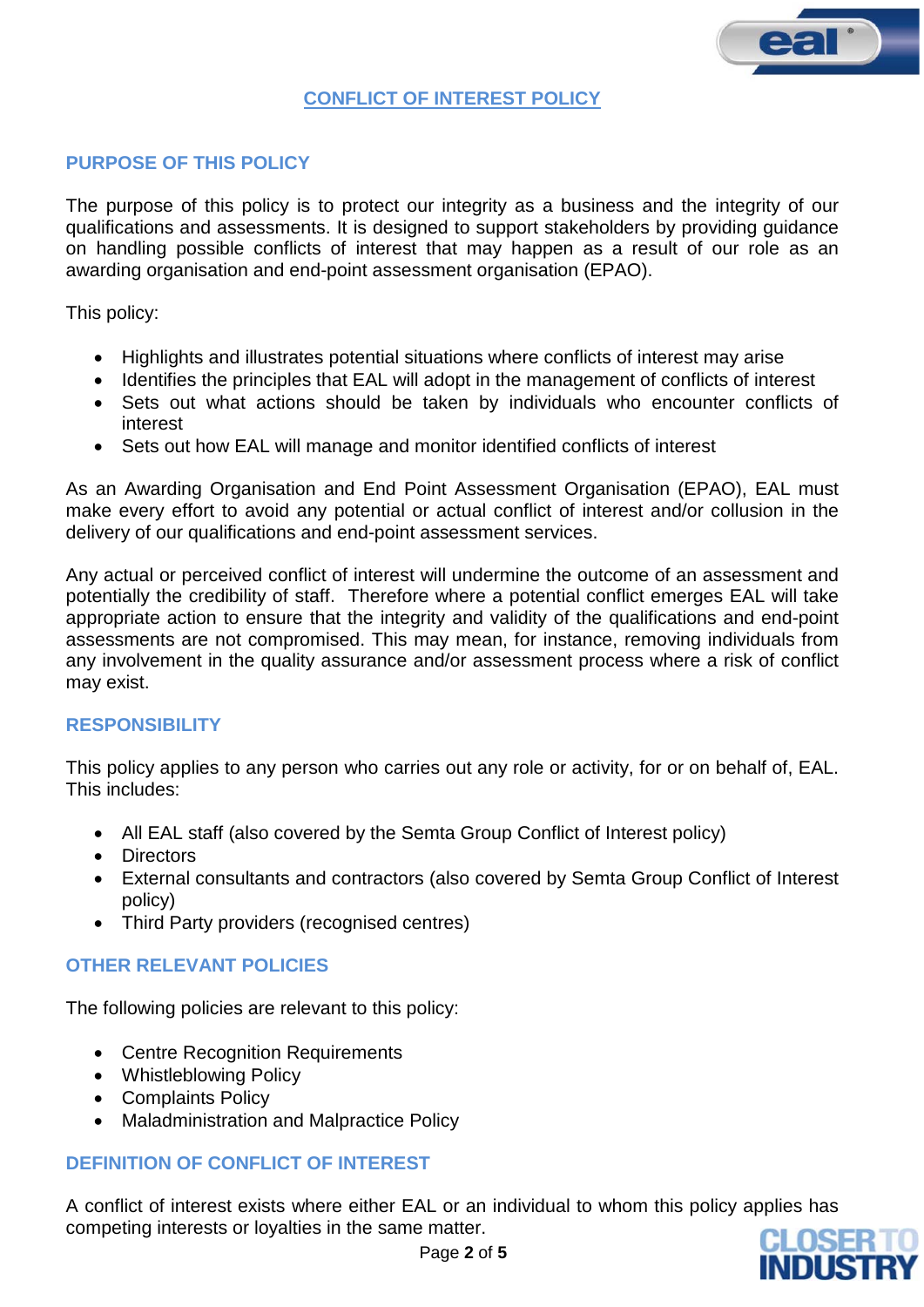

Here are some examples of Conflict of Interest *(This is not an exhaustive list):*

- When an individual has a position of authority in one organisation that conflicts with his or her interests in another organisation.
- A tutor/assessor at a centre delivering an EAL qualification where a family member is one of the learners.
- EAL's interest in any activity that could potentially lead EAL to act contrary to its interest in developing, delivering and awarding its products and services
- When an individual has interests that conflict with his or her professional position.
- Where someone works for or carries out work on EAL's behalf, but may have personal interests – paid or unpaid – in another business which either uses EAL products or services, or produces similar products. *For example, where examiners are marking, or chief examiners are moderating scripts from learners whom they also teach*
- Where an individual is undertaking the end-point assessment of apprentices, and have previously trained, managed or assessed the same apprentice(s), during the 'onprogramme' phase of their apprenticeship.

Conflicts of interest can:

- Inhibit free discussion.
- Result in decisions or actions that are not in the interests of the centre, learners, awarding organisation, EPAO or the employer.
- Put at risk EAL's reputation that it may have acted improperly

A conflict of interest can appear in the form of:

- Direct financial gain.
- Indirect financial gain e.g. a service or contract is awarded to a relative.
- Non-financial gain when the beneficiary of a service, award or donation is an employee, contractor or trustee

## **IDENTIFYING CONFLICTS OF INTEREST**

All stakeholders within the scope of this policy must actively consider and notify EAL where a conflict of interest exists or may arise**.**

#### **Recognised Centres**

EAL recognised centres are required to manage conflicts of interest in relation to internal assessment and quality assurance under the terms of their policies and to bring any unresolved issues to the immediate attention of EAL. To be effective, a declaration of interests should be completed on initial employment/contract, and then updated at least annually and when and if any changes occur.

EAL's 'Centre Recognition Requirements' requires centres to identify and resolve potential conflicts of interest and confirm that centres must have similar arrangements in place for their own staff, sub-contractors, sister companies and parent organisations. Centres will not be permitted to operate payment by achievement systems for their staff or subcontractors.

Centres may raise the matter with our Customer Experience Team in the first instance. The query will be directed to the appropriate Head of Department for review.

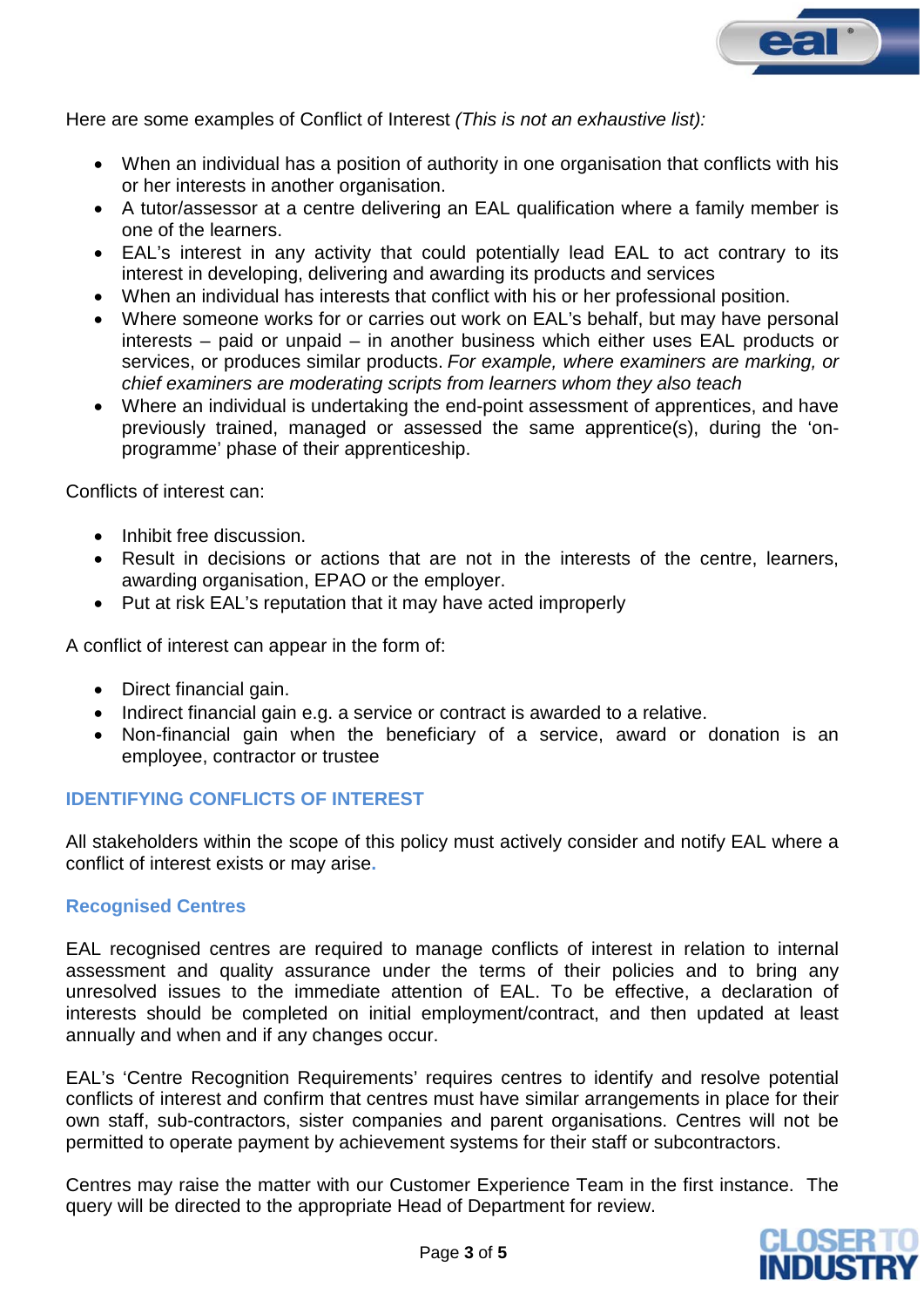

# **EAL Staff and External Consultants / Contractors**

Potential and actual conflicts of interest must be identified and managed effectively by EAL staff. It is the responsibility of all staff to bring any conflicts to the attention of their line manager and Head of Governance & Regulation**.**

All EAL staff delivering products and services on behalf of EAL are required to declare their interests, and any gifts or hospitality received in connection with their role. A declaration of interests form will be provided for this purpose annually, listing the types of interest that should be declared, this is in-line with the Semta Group Policy.

EAL's External Quality Assurance staff can be allocated to centres where they have had a previous connection or involvement in some capacity once confirmation that all assessment and quality assurance activities have been fully completed and learners certificated.

EAL maintains a conflict of interest register to list all potential and actual conflicts of interest in the development, delivery and award of qualifications and assessments. The impact and probability of each conflict is considered and appropriate mitigating actions are implemented to ensure conflicts are managed effectively and within specified timescales.

## **Apprenticeship - End Point Assessment**

EAL will take all reasonable steps to ensure that all staff and assessors involved in end-point assessment are required to declare any interest of friends or family sitting upcoming assessments and it will be necessary to complete and sign a declaration of interest form.

If a member of EAL's independent assessment staff is undertaking end-point assessment and identifies a conflict of interest on the day of the end-point assessment; that previously has not been identified through the declaration; the independent assessor is required to contact the EPAO immediately before any assessment takes place. EAL will contact the Training Provider / Employer and discuss an alternative provision for the end-point assessment of the apprentice(s).

# **MONITORING THE MANAGEMENT OF CONFLICTS OF INTEREST**

The management of potential conflicts of interest is monitored as follows:

- EAL's EQAs will monitor conflict of interest at centres.
- EAL Heads of Department and managers are responsible for monitoring and managing any potential and actual conflicts that are identified.
- All current and potential conflicts of interest are kept under review as part of the remit of the EAL Governance and Regulation department monthly meetings.
- Conflict of Interest declarations are sought from stakeholders involved in the development, delivery and award of qualifications and end point assessment services and logged with the EAL Governance and Regulation Team.

# **PARENT COMPANY (Semta)**

EAL will not seek to provide or accept preferential treatment to or from Semta and/or Semta Apprenticeship Service (SAS) which would affect learners, centres or other Awarding Organisations and will ensure identification and appropriate management of any conflicts with parent and sister companies within the group.